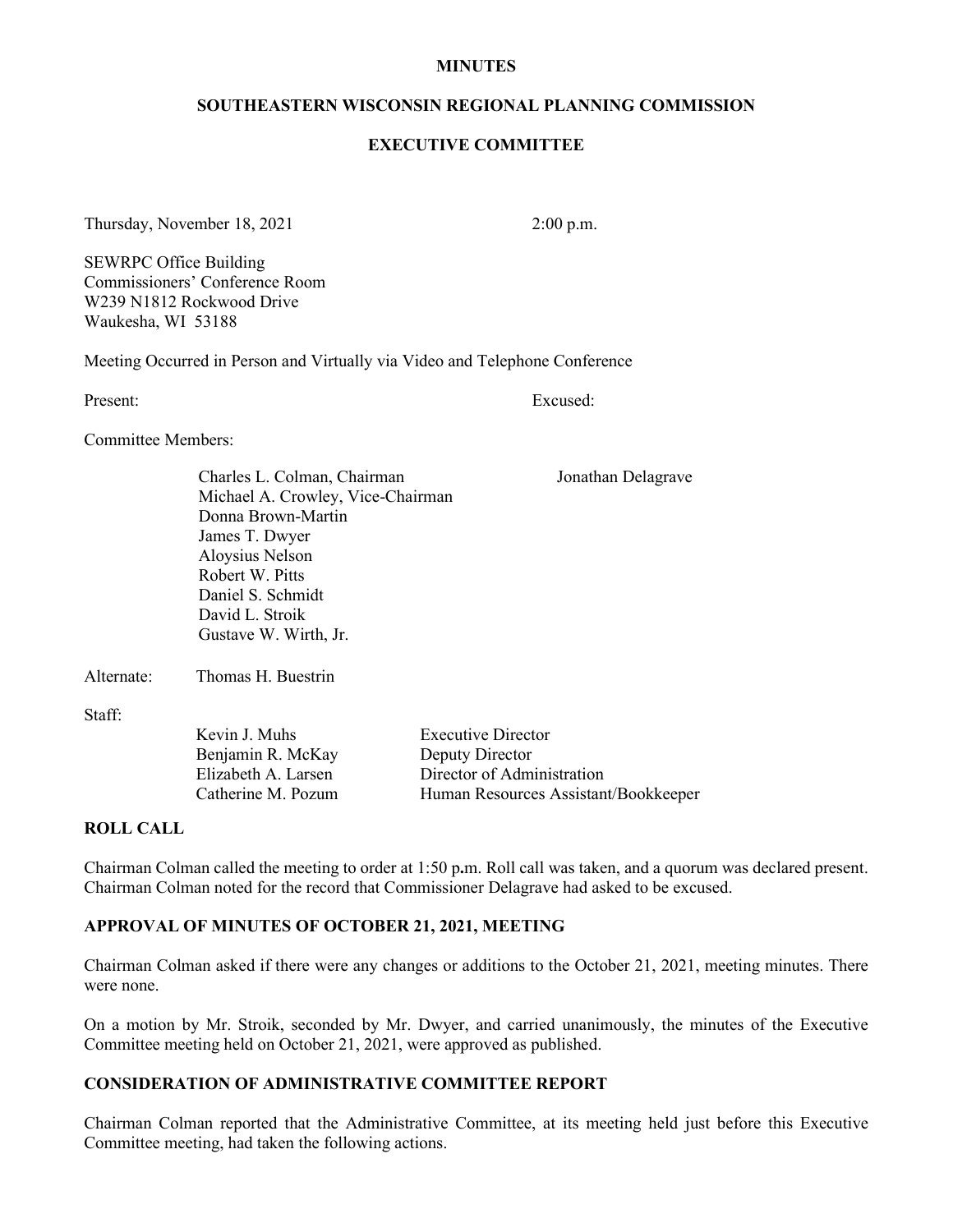### $-2-$ Executive Committee November 18, 2021

- 1. Reviewed and approved disbursements for financial periods: Year 2021 Nos. 21 and 22 September 27, 2021, to October 24, 2021.
- 2. Reviewed and approved the Statement of Projected Revenue and Expenditures for the period ending October 24, 2021.
- 3. Received a report on 2022 Commission Health Insurance Enrollment.
- 4. Selected the firm CliftonLarsonAllen to conduct the 2021 Calendar Year audit.

There being no questions or comments, on a motion by Mr. Schmidt, seconded by Mr. Stroik, and carried unanimously, the Administrative Committee report was approved.

# **CONSIDERATION OF CONTRACTS**

Chairman Colman asked Ms. Larsen to review the proposed contracts, noting that prior to the meeting, Committee members had received a report with a table listing one contract. Ms. Larsen then briefly reviewed the contract with the Committee.

There being no questions or comments, on a motion by Mr. Stroik*,* seconded by Mr. Crowley, and carried unanimously, the contract report was accepted, and the report was placed on file (copy of report attached to Official Minutes).

### **WORK PROGRAM REPORTS**

Chairman Colman requested that Mr. Muhs review the Work Program Progress Report. Mr. Muhs reviewed the report and noted that the report identifies key regional and selected community and county assistance efforts (copy of report attached to Official Minutes).

# **REVIEW AND CONSIDERATION OF A RESERVES POLICY FOR THE COMMISSION**

Chairman Colman asked Mr. Muhs to review the Commission Reserves Policy with the Committee. Mr. Muhs stated that at the June Annual meeting, Commissioners Delagrave and Crowley had asked for a policy to be developed to determine the amounts the Commission should hold in program development funds and operational funds. Mr. Delagrave also stated such a policy will help to inform the Counties of the need to increase the tax levy should the reserve funds become depleted.

Mr. Muhs then reviewed the policy. During Mr. Muhs' review, the following comments were made.

In response to an inquiry by Mr. Stroik, Mr. Muhs stated this policy was written to outline the uses of the Commission reserve funds.

Mr. Colman stated that the program development funds will be used to fund future projects that are not anticipated.

Mr. Buestrin commented that if a funding category becomes fully funded, the excess funds meant for that category should go into program development funds. The Policy should identify this scenario.

Mr. Stroik then noted the Policy should identify three purposes for the reserves, but not identify the maximum amount of each reserve account to give more flexibility within the reserve accounts.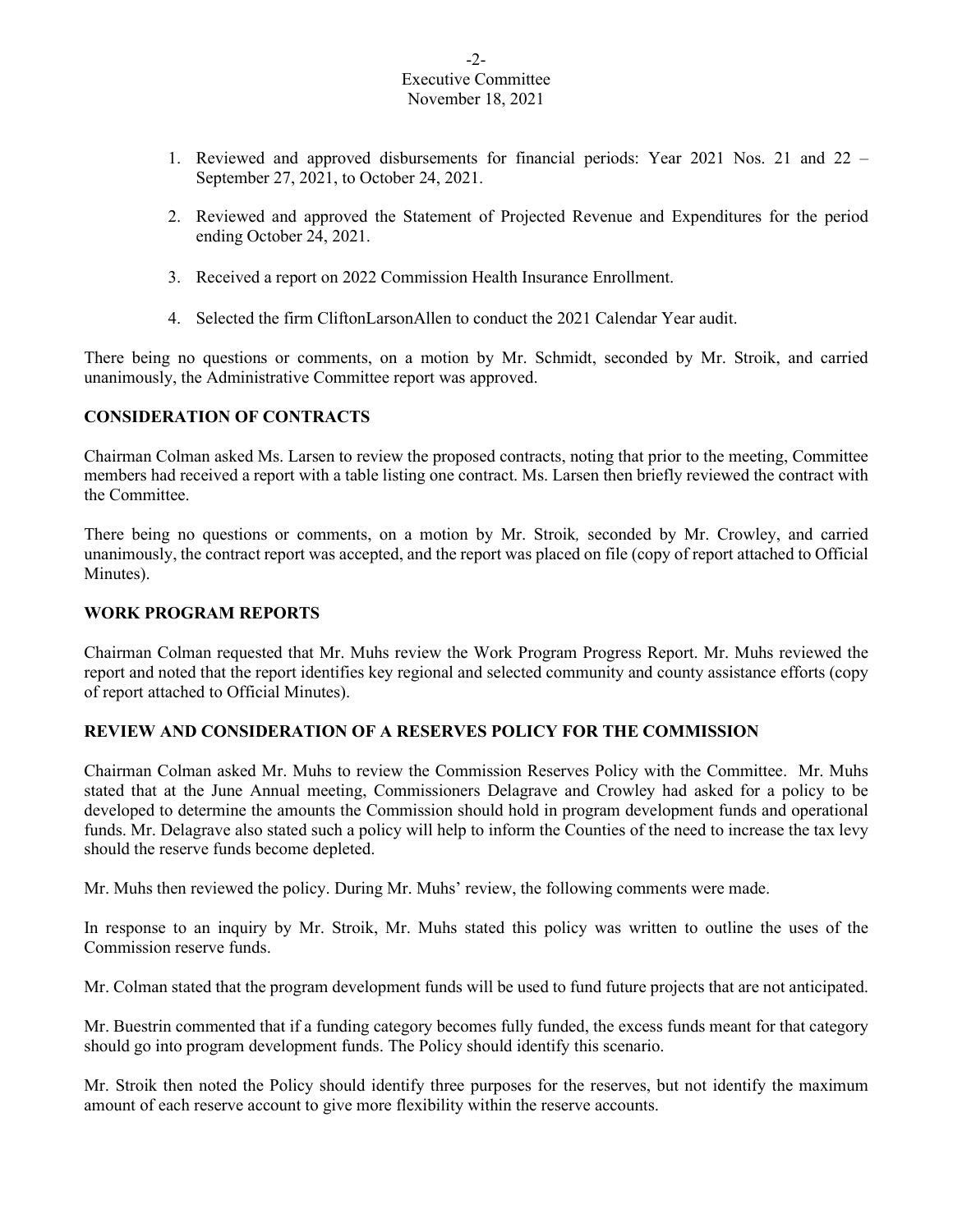### -3- Executive Committee November 18, 2021

Mr. Crowley proposed that the reserves policy be presented to the Full Commission to inform all Commissioners of this policy.

Mr. Buestrin indicated that the reserves policy should only be reviewed and approved by the Executive Committee.

Ms. Brown-Martin stated she agrees with Mr. Stroik, and limits should be taken off the reserve amounts.

Mr. Stroik clarified that there should be an overall maximum reserve limit, but limits on the category amounts should be eliminated.

Mr. Pitts recommended that staff revise this policy with the comments noted and bring to the January 2022 Executive Committee meeting.

On a motion by Mr. Stroik, seconded by Ms. Brown-Martin, the approval of the Commission Reserve Policy will be deferred until the January 2022 Executive Committee meeting (copy of draft report placed on file).

# **CONSIDERATION OF APPROVAL OF THE 2022 OVERALL WORK PROGRAM**

Chairman Colman asked the Committee to consider adoption of Resolution No. 2021-11, which is the 2022 Commission Overall Work Program (OWP).

Ms. Larsen explained that the OWP outlines the Commission's work, by program area and by project, that is expected to be conducted by the staff in 2022. The OWP is consistent with the 2022 budget adopted by the Commission in June.

There being no questions or comments, on a motion by Mr. Stroik to approve Resolution No. 2021-11, seconded by Mr. Schmidt, and carried by a vote of 10 ayes and 0 nays, Resolution No. 2021-11 was approved (copy of Resolution 2021-11 attached to Official Minutes).

# **REVIEW AND CONSIDERATION OF THE TRANSPORTATION IMPROVEMENT PROGRAM (TIP) AMENDMENTS (RESOLUTION NO. 2021-12)**

Chairman Colman asked the Commission to consider adoption of Resolution No. 2021-12, which is an amendment to the Transportation Improvement Program for Southeastern Wisconsin: 2021-2024.

Mr. Muhs presented Resolution 2021-12, amending the 2021-2024 Regional Transportation Improvement Program (TIP). He indicated there are five existing projects and 18 new projects to be amended into the TIP. He stated that the addition of these projects to the TIP was approved by the Commission's Advisory Committees on Transportation System Planning and Programming for the Kenosha, Milwaukee, Racine, and West Bend Urbanized Areas.

There being no questions or comments, on a motion by Mr. Dwyer to approve Resolution No. 2021-12, seconded by Mr. Stroik, and carried by a vote on 10 ayes and 0 nays, Resolution No. 2021-12 was approved (copy of Resolution 2021-12 attached to Official Minutes).

# **CORRESPONDENCE AND ANNOUNCEMENTS**

Chairman Colman asked if there were any correspondence or announcements. Mr. Muhs stated there was no correspondence but announced that the December Quarterly meeting will be held at the Milwaukee County Department of Transportation office building on Watertown Plank Road.